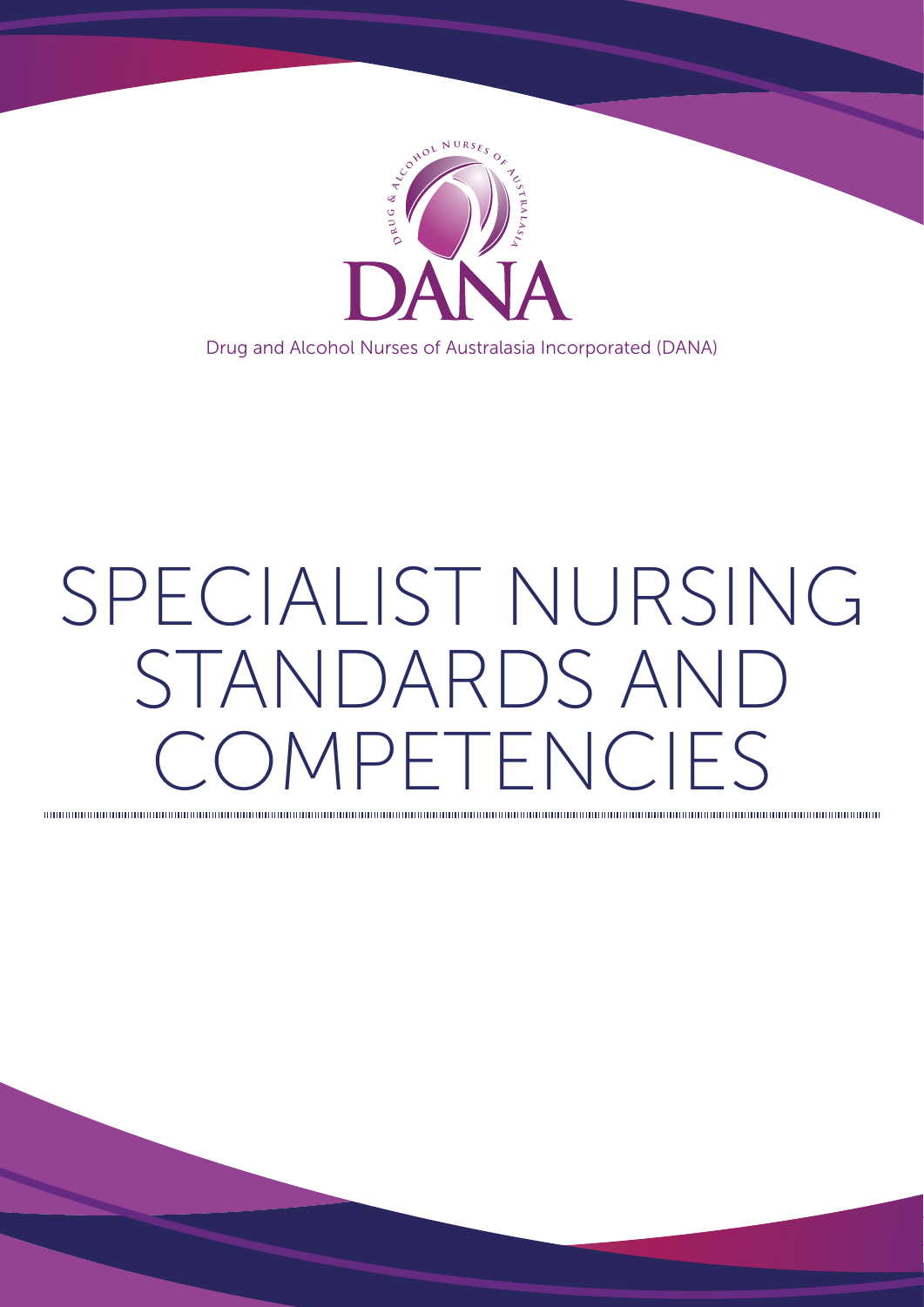## FOREWORD

The Drug and Alcohol Nurses of Australasia Inc (DANA) is the peak nursing body representing drug and alcohol nurses across Australia and New Zealand. DANA recognises that all nurses need the basic knowledge and skills to assess, identify and respond to people whose health and wellbeing is affected by drug and alcohol use. However, the specialist drug and alcohol nurse is also required to have comprehensive leadership, knowledge and skills of the field. DANA has invested in the development, promotion and support of this specialty over the last three decades, and is committed to ensuring that this specialist workforce is well able to deliver safe, evidence based comprehensive nursing care to people adversely affected by drug and alcohol issues.

# DANA MISSION STATEMENT

DANA is the peak nursing organisation in Australasia providing leadership to nurses and midwives with a professional interest in Alcohol, Tobacco and Other Drugs (ATOD) issues. We aim for excellence and the ongoing improvement of quality care in nursing in all practice contexts.

# DANA PHILOSOPHY AND VALUES

As the peak alcohol and other drug specialist nursing organisation, DANA provides leadership to nurses and midwives with a professional interest in Alcohol, Tobacco and Other Drugs (ATOD) issues. DANA endeavours to enhance the capacity of ATOD specialist nurses to respond effectively to ATOD use in a culturally sensitive manner. We provide a mechanism for professional development and support for our members. DANA provides support and direction to key stakeholders, service providers and educational institutions on ATOD use and related policies and practices.

# DANA STANDARDS EXPERT REFERENCE GROUP

The DANA Standards Expert Reference Group (SERG) comprises DANA members from Australia and New Zealand, and was formed to oversee this trans-Tasman work. Acknowledging cultural and other contextual differences between our two countries, discussions were held about, and agreement undertaken to, having a congruent Australian and New Zealand specialty drug and alcohol nursing framework. The need for two separate but congruent frameworks became evident due to differing cultural requirements, domains of nursing standards, competencies and practice, health workforce organisational structures and particular of the nursing and midwifery councils of both nations. DANA is the peak nursing body under which these Australian and New Zealand specialist standards and competencies are now auspiced.

## STANDARDS EXPERT REFERENCE GROUP MEMBERS

| Rosalyn Burnett              | Victoria        |
|------------------------------|-----------------|
| Prof. Charlotte de Crespigny | South Australia |
| Dr Daryle Deering            | New Zealand     |
| Tonina Harvey                | New South Wales |
| Margo Hickman                | Queensland      |
| Louise Leonard               | New Zealand     |
| Janice Ough                  | South Australia |

DANA nurses continued commitment to quality care is evident by the many contributions to this project, through focus groups, workshops and teleconference meetings. While not all have been individually named below, their input is equally appreciated. In particular, DANA wishes to thank the following for their contribution: Peter Athanasos, Dr Janette Curtis, Kt Harvey and Lynda Scott. In addition, DANA would like to formally acknowledge and thank Reckitt Benckiser and Drug and Alcohol Services of South Australia (DASSA) in Australia, and Matua Raki National Addiction Workforce Development Centre in New Zealand for supporting and funding the development the Australian and New Zealand documents. Both documents have drawn on the previous contributions of Drug and Alcohol Services of South Australia (DASSA) ATOD Specialist Nursing Standards document (2007).

## Drug and Alcohol Nurses of Australasia Incorporated (DANA)

PO Box 8014 Woolloongabba QLD Australia 4102 www.danaonline.org ABN 84 944 724 112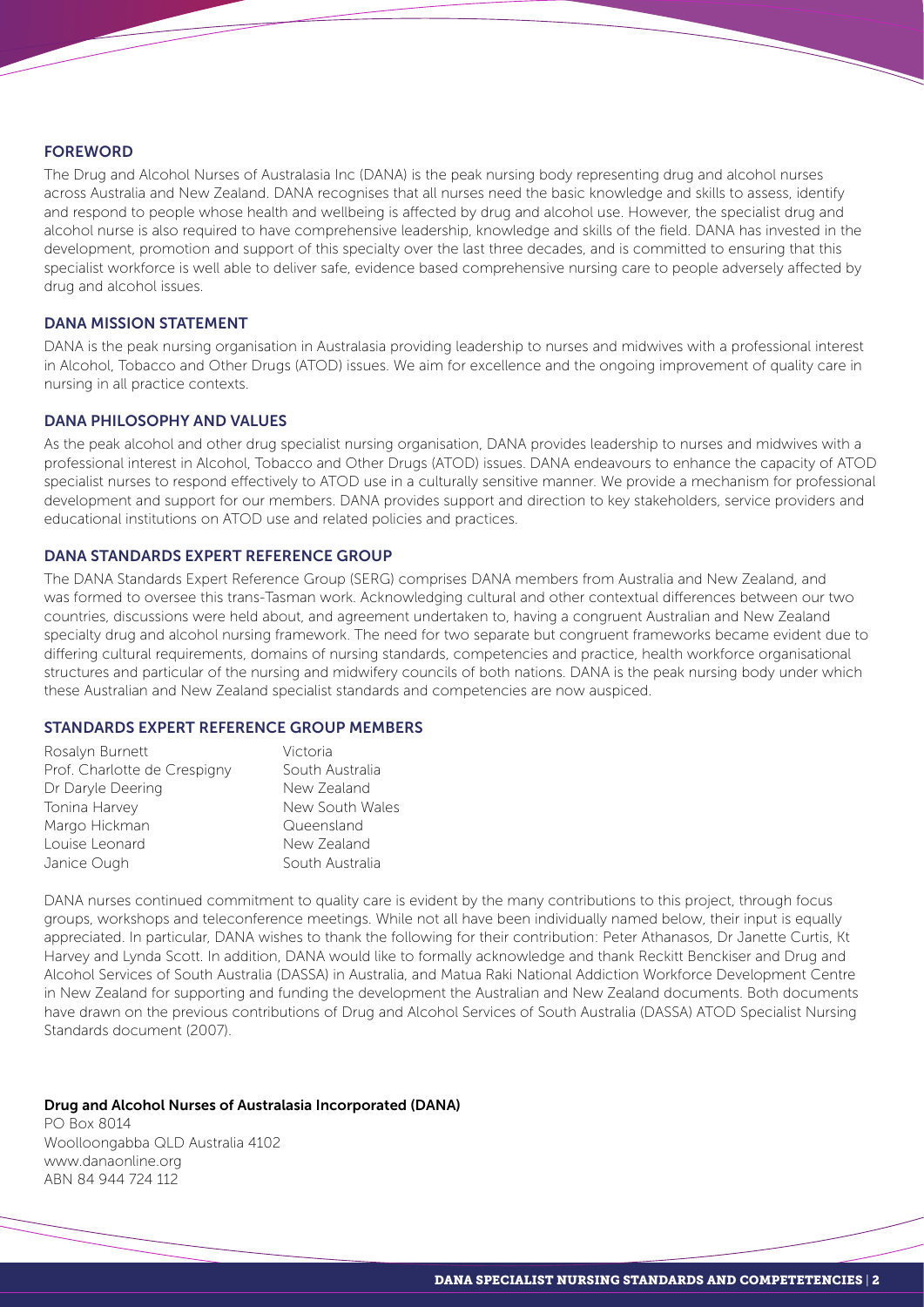## **INTRODUCTION**

The problems associated with the consumption of drugs and alcohol, including tobacco, pharmaceuticals and illicit substances, is widespread and adversely affects people from all ages and socio-economic and cultural backgrounds. People can experience short or long-term general health, mental health and social problems associated with drug and alcohol use. Drug and alcohol problems can vary according to people's particular health status, reasons for use, situations (context), patterns and choices of substances. There is no area of health care delivery or nursing practice in which drug and alcohol related health issues do not impact.

The Drug and Alcohol Nurses of Australasia (DANA) is the peak professional nursing body representing drug and alcohol nurses across Australia and New Zealand. This document presents DANA and the drug and alcohol specialist nursing role, model and contexts of practice; and the rationale and development of these DANA Specialist Drug and Alcohol Nursing Standards and Competencies.

# DRUG AND ALCOHOL NURSES OF AUSTRALASIA (DANA)

The Drug and Alcohol Nurses of Australasia (DANA) is the peak nursing body representing drug and alcohol specialist nurses across Australia and New Zealand. DANA recognises that all nurses, wherever they practice, require the basic knowledge and skills to assess, identify and respond to people whose health is acutely or otherwise affected by drug and alcohol use. The specialist drug and alcohol nurse is required to provide specialised leadership, expert knowledge and nursing skills to assess, identify and respond to complex problems of individuals and families affected by drug and alcohol related health conditions, including dependence and mental and/or physical health comorbidities...

Over the last three decades DANA has invested strongly in the development, promotion and support of this Speciality. DANA remains committed to ensuring that as essential members of the nursing workforce, drug and alcohol specialist nurses can deliver safe, evidence based nursing care to people adversely affected by their drug and alcohol use.

## DANA MISSION STATEMENT

DANA is the peak nursing organisation in Australasia providing leadership to nurses and midwives with a professional interest in drug and alcohol issues. We aim for excellence and the ongoing improvement of quality care in nursing in all practice contexts.

# PHILOSOPHY AND VALUES

As the peak alcohol and other drug specialist nursing organisation, DANA provides leadership to nurses and midwives with a professional interest in Drug and Alcohol issues. DANA endeavours to enhance the capacity of drug and alcohol specialist nurses to respond effectively to people with drug and alcohol problems in a culturally

sensitive manner. We provide a mechanism for professional development and support for our members. DANA provides support and direction to key stakeholders, service providers and educational institutions on drug and alcohol issues and related policies and practices.

# THE DRUG AND ALCOHOL SPECIALIST NURSING MODEL

This model encompasses the continuum of health across the spectrums of primary and secondary prevention, early intervention and treatment in relation to the management of disorders associated with drug and alcohol use. The model also includes assessment and relevant interventions required by people with concomitant general health and/ or mental health problems (comorbidities). In addition, this specialist nursing role includes public health and health promotion strategies regarding drug and alcohol use in the wider community through to clinical practices that include harm reduction, early intervention and intensive therapeutic intervention and support.

# RATIONALE FOR DEVELOPING STANDARDS AND COMPETENCIES FOR DRUG AND ALCOHOL SPECIALIST NURSING CARE

The Australian government and communities hold nurses and midwives fully accountable for their practice. Under legislation the national nursing registering authority (AHPRA) is responsible for monitoring and ensuring that the public receives safe and professional nursing care. This requires nurses to meet agreed standards of practice. If nursing performance is unprofessional, unsafe or illegal the government has in place a process by which the community can contact the national; nursing and midwifery registering authority who will then refer to the relevant standards for that nurse so as to assess whether these have or have not been met. Operationally defining "Standards for Practice" is one of the most challenging and essential components in this accountability paradigm.

As the peak professional drug and alcohol specialist nursing body for Australia and New Zealand, DANA is committed to best practice and development, validation and implementation of standards and competencies for Drug and Alcohol Specialist nurses. In 2009 DANA negotiated with Drug and Alcohol Service of South Australia (DASSA) Nursing Service to use the DASSA Specialist Nursing Standards (Attachment 1) as the basis for developing and validating the DANA Specialist Nursing Standards.

# **TERMINOLOGY**

The DANA Specialist Nursing Standards uses an incremental model to inform the increasingly complex scope and depth of expertise required of specialist drug and alcohol nurses. These levels are termed Foundation, Specialist and Advanced Specialist.

*Foundation* has been selected, rather than 'beginner' or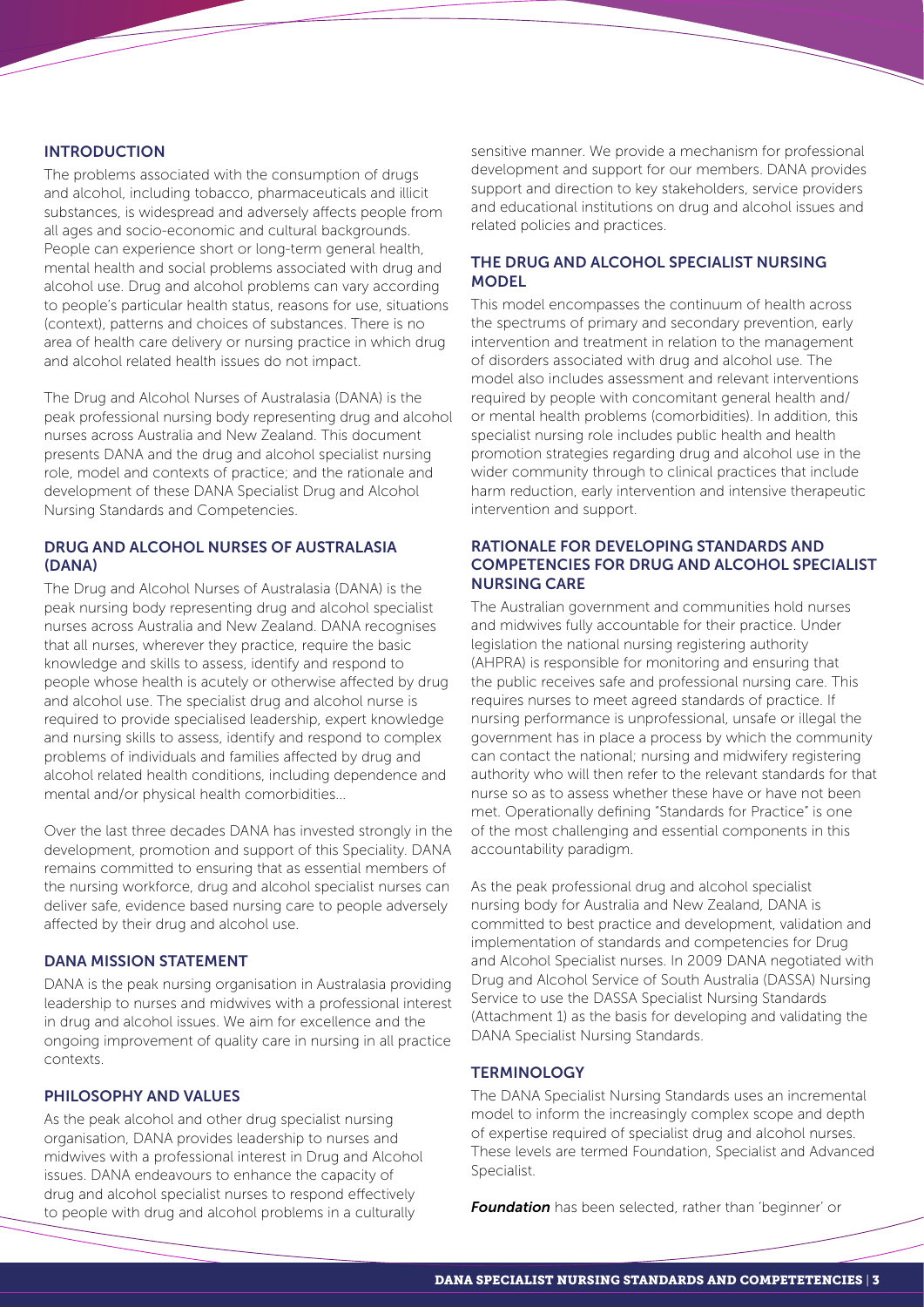'novice', to denote the standards required of a registered nurse new to the field. This recognises that this nurse may not yet have acquired all of the specialist drug and alcohol qualifications, knowledge and skills on entry to the field. It is recognised that they have a range of other qualifications, knowledge and expertise from which to build on, and that their previous knowledge and experience can further enrich the field.

**Specialist** denotes the standards required of a registered nurse who has already been working in the field, and has acquired the necessary specialist drug and alcohol qualifications, knowledge and skills that support their particular scope and depth of practice.

*Advanced Specialist* denotes the standards required of a registered nurse has already been working in the field, and has acquired all of necessary advanced specialist drug and alcohol qualifications, knowledge and skills that support their particular scope and depth of practice. This is considered to be the basis on which the Drug and Alcohol Nurse Practitioner Standards will be built from in the near future.

## GLOSSARY OF LANGUAGE AND CONCEPTS

The following terms are preferred by this speciality in Australia: Drug and Alcohol Dependence Drug and Alcohol Nurse Drug and Alcohol Nursing

**Best Practice** is having an understanding of the current reliable literature and using clinical judgement that informs the translation of knowledge into practice. For the purposes of this document, this includes "Evidence Based Practice".

*Code of Professional Conduct* is described in the Australian Nursing and Midwifery Council Code of Professional Conduct for Nurses in Australia document, and is supported by the document titled, Code of Ethics for Nurses in Australia. [http://www.nursingmidwiferyboard.gov.au/Codes-Guidelines-](http://www.nursingmidwiferyboard.gov.au/Codes-Guidelines-Statements.aspx.)[Statements.aspx.](http://www.nursingmidwiferyboard.gov.au/Codes-Guidelines-Statements.aspx.)

*Comorbidity* is where co-existing drug and alcohol, mental health and/or physical problems are present. This is sometimes also referred to as 'dual diagnosis'.

**Competency** refers to the combination of skills, knowledge, attitudes, values and abilities that underpin effective and/or superior performance in a professional area (ANMC, 2006).

*Competent* refers to the person having competence across all the domains of competencies applicable to the clinician, at a standard that is judged to be appropriate for the level of nurse being assessed (ANMC, 2006).

*Culture* can be defined as the particular history, knowledge, customs, rituals, beliefs, and social behaviours of a group of specific people or society. This acknowledges the diversity of peoples according to their age, family structure, gender, role, religion, social grouping, race etc. [http://oxforddictionaries.](http://oxforddictionaries.com/definition/culture) [com/definition/culture](http://oxforddictionaries.com/definition/culture)

*Cultural awareness* requires personal reflection on one's own cultural identity, history, values, beliefs, understanding, experiences and lifestyle. It is essential that nurses examine how these influence their individual attitudes, beliefs and behaviours towards people from other cultures. Being culturally aware requires the recognition that people from other backgrounds to the person providing care or service have their own cultural identity, history, values, beliefs, experiences and lifestyles which are legitimate. It is not about becoming an 'expert' in all cultures, but rather appreciating and accepting people's differences and finding how best to provide them with respectful professional services that respond to their cultural needs and concerns. Cultural awareness of Indigenous peoples in particular is also recognising that, as first Nation peoples, their traditions, practices and cultural values continue to evolve.

*Cultural safety* refers to the individual, family or community feeling and being acknowledged and respected for their culture and its manifestations.

*Ethics* refers to 'the nursing profession's commitment to respect, promote, protect and uphold the fundamental rights of people who are both the recipients and providers of nursing and health care' and 'is supported by, and should be read in conjunction with, the Code of Conduct for Nurses in Australia and the Australian Nursing and Midwifery Council National Competency Standards for the Registered Nurse, National Competency Standards for the Enrolled Nurse and National Competency Standards for the Nurse Practitioner'. Please refer to: [http://www.](http://www.nursingmidwiferyboard.gov.au/Search.aspx?q=ethics) [nursingmidwiferyboard.gov.au/Search.aspx?q=ethics](http://www.nursingmidwiferyboard.gov.au/Search.aspx?q=ethics)

**Legislation** refers to the relevant laws of each state and territory within Australia. This includes the particular legislation relevant to specialist Drug and Alcohol nursing practice.

*Partnerships* refer to relationships and communication between members of the clinical interdisciplinary team within and across services (government and non-government) and members of the community.

*Standard* refers to a desired and achievable level of performance against which a nurse or midwife's performance can be compared (ANMC 2006).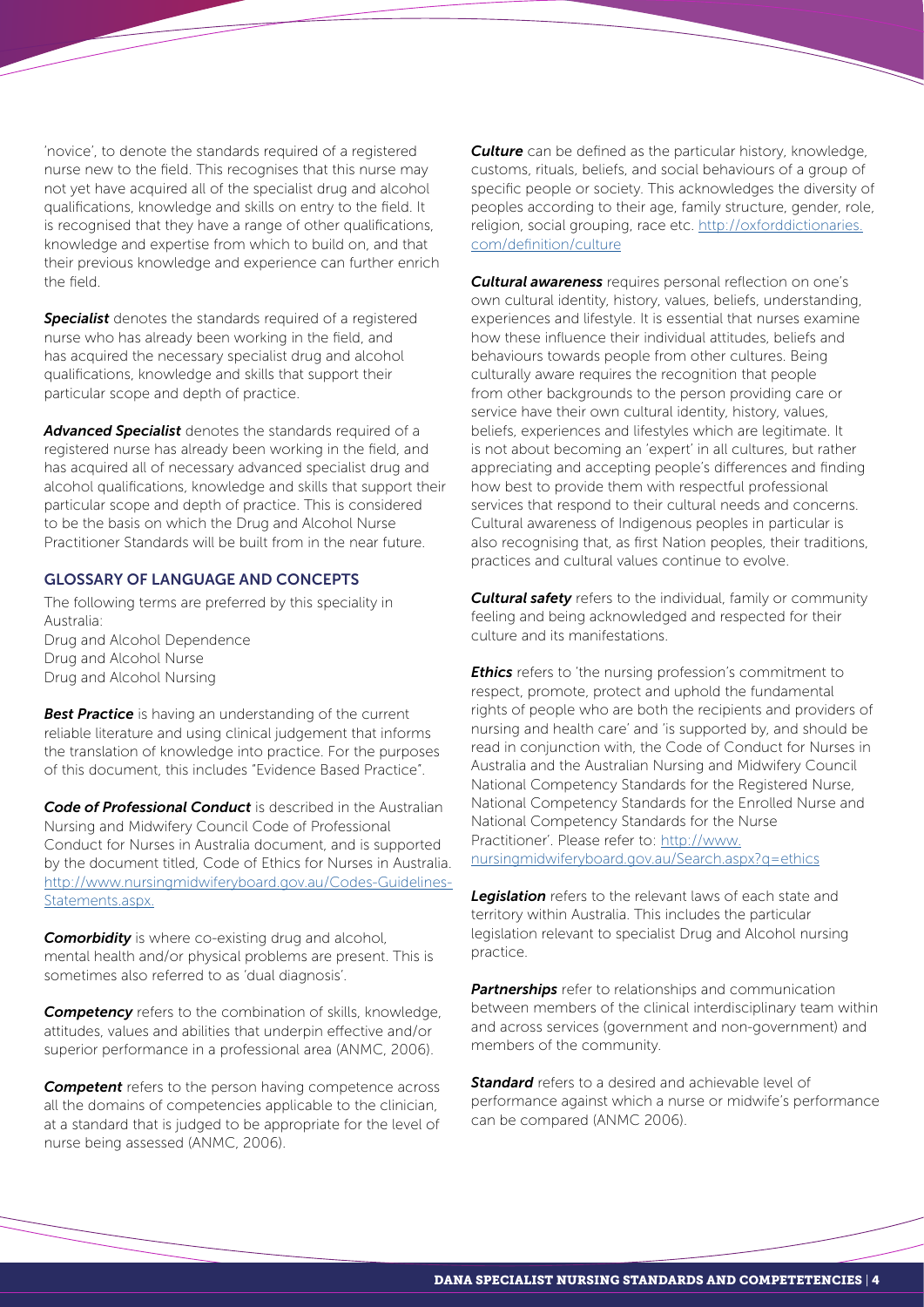#### DRUG AND ALCOHOL NURSES OF AUSTRALASIA SPECIALIST NURSING STANDARDS & COMPETENCIES – AUSTRALIA

The DANA Specialist Nursing Standards and Competencies build on the four Domains of the Australian Nursing and Midwifery Council 2005

*National Competency Standards for the Registered Nurse 2005*. [www.anmc.org.au](http://www.anmc.org.au)

## DOMAIN 1: PROFESSIONAL PRACTICE

- » Standard 1 Drug and alcohol specialist nurses work within their relevant legal and ethical framework
- » Standard 2 Drug and alcohol specialist nurses adapt their practice in the context of the dynamic political, economic and social environment
- » Standard 3 Cultural safety of people from culturally and linguistically diverse backgrounds is integral to drug and alcohol specialist nursing practice
- » Standard 4 Cultural safety of Indigenous peoples is integral to drug and alcohol specialist nursing practice

# DOMAIN 2: CRITICAL THINKING AND ANALYSIS

- » Standard 5 Drug and alcohol specialist nurses deliver best practice, informed by advanced knowledge and skills
- » Standard 6 Drug and alcohol specialist nurses actively engage in continuous quality improvement of self and others through professional development and other appropriate means
- » Standard 7 Drug and alcohol specialist nurses use the best available standards and guidelines to evaluate nursing knowledge and performance

## DOMAIN 3: PROVISION AND COORDINATION OF CARE

- » Standard 8 Drug and alcohol specialist nurses apply their specific knowledge and skill effectively in nursing care
- » Standard 9 Drug and alcohol specialist nurses build and maintain partnerships in teams, across services and in the community, to deliver best practice

#### DOMAIN 4: COLLABORATIVE AND THERAPEUTIC PRACTICE

- » Standard 10 Drug and alcohol specialist nurses contribute to health promotion, early intervention and service delivery for drug and alcohol issues
- » Standard 11 Drug and alcohol specialist nurses provide leadership for best practice
- » Standard 12 Drug and alcohol specialist nurses recognise the importance of consumer groups and other stakeholders as key partners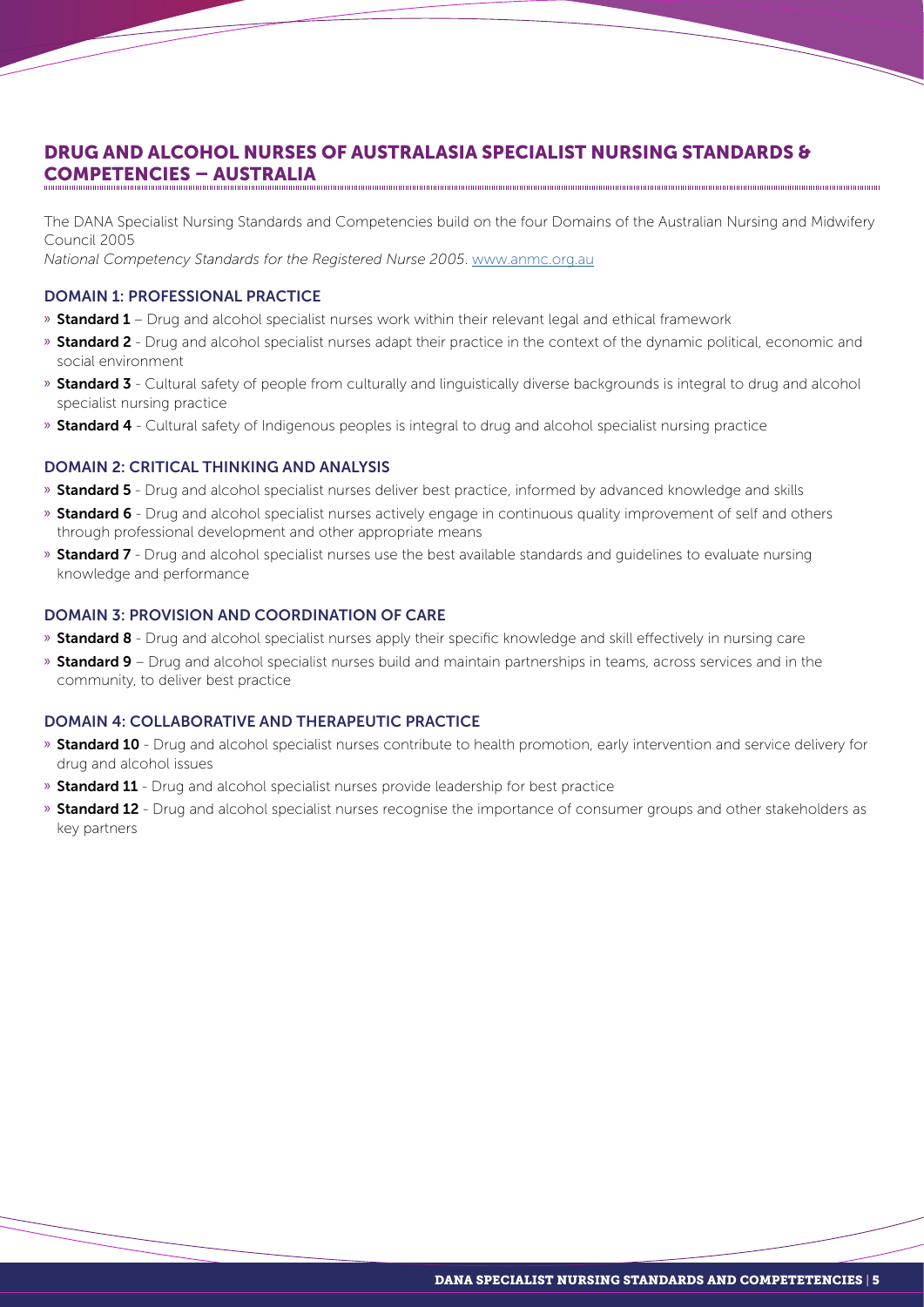## DOMAIN 1: PROFESSIONAL PRACTICE

Relates to the professional, legal and ethical responsibilities which require demonstration of a satisfactory knowledge base, accountability for practice, functioning in accordance with legislation affecting nursing and health care, and the protection of individual and group rights.

# STANDARD 1 - DRUG AND ALCOHOL SPECIALIST NURSES WORK WITHIN THEIR RELEVANT LEGAL AND ETHICAL FRAMEWORK

Intention *Drug and alcohol* specialist nurses comply with, recognise and ensure the delivery of safe practice

# Competencies 1

| <b>Foundation Nurse</b>                    | » Has a sound understanding and complies<br>with the relevant legislation and ethics of their<br>practice                                    |
|--------------------------------------------|----------------------------------------------------------------------------------------------------------------------------------------------|
|                                            | » Ensures all individuals are treated in an ethical<br>and respectful manner                                                                 |
|                                            | » Understands and meets all mandatory<br>reporting requirements                                                                              |
|                                            | » Upholds the duty of care and rights of<br>individuals and their families                                                                   |
| <b>Specialist Nurse</b>                    | » Creates and maintains the environment that<br>ensures the appropriate standards and codes<br>of conduct are complied with                  |
|                                            | » Guides and supervises team members'<br>compliance of relevant legislation for the area<br>of practice                                      |
| <b>Advanced Specialist</b><br><b>Nurse</b> | » Ensures compliance with all legislation,<br>regulations, professional standards and ethics<br>relevant to their field                      |
|                                            | » Contributes to and critiques the development,<br>implementation and evaluation of national and<br>local quidelines relevant to their field |

# STANDARD 2 - DRUG AND ALCOHOL SPECIALIST NURSES ADAPT THEIR PRACTICE IN THE CONTEXT OF THE DYNAMIC POLITICAL, ECONOMIC AND SOCIAL ENVIRONMENT

Intention *Drug and alcohol* specialist nurses advocate for and influence best practice, policy, standards and service development to meet the needs of the community

#### Competencies 2

| <b>Foundation Nurse</b>                    | » Has a sound understanding and refers to the<br>policies, quidelines and practices relevant to<br>the area of practice              |
|--------------------------------------------|--------------------------------------------------------------------------------------------------------------------------------------|
| <b>Specialist Nurse</b>                    | » Contributes to and offers feedback on the<br>development and review of policies, quidelines<br>and practices                       |
| <b>Advanced Specialist</b><br><b>Nurse</b> | » Initiates, critiques and contributes to local and<br>nationwide debate on the development of<br>policies, quidelines and practices |

#### STANDARD 3- CULTURAL SAFETY OF PEOPLE FROM CULTURALLY AND LINGUISTICALLY DIVERSE BACKGROUNDS IS INTEGRAL TO DRUG AND ALCOHOL SPECIALIST NURSING PRACTICE

**Intention** *Drug and alcohol* specialist nurses ensure people from culturally and linguistically diverse backgrounds are respected and culturally safe as clients, family members and communities.

| <b>Foundation Nurse</b>             | » Recognises and respects diversity between<br>cultural groups and responds accordingly<br>» Effectively communicates and engages with<br>people, families and communities from diverse<br>cultural backgrounds<br>» Delivers respectful drug and alcohol specialist<br>nursing care to clients and families from<br>culturally diverse backgrounds<br>» Supports and respects particular contributions<br>of Elders, traditional healers, cultural advisors<br>and language interpreters                                                                                                                                                                                                  |
|-------------------------------------|--------------------------------------------------------------------------------------------------------------------------------------------------------------------------------------------------------------------------------------------------------------------------------------------------------------------------------------------------------------------------------------------------------------------------------------------------------------------------------------------------------------------------------------------------------------------------------------------------------------------------------------------------------------------------------------------|
| <b>Specialist Nurse</b>             | » Advocates for culturally and linguistically<br>diverse individuals, families and groups<br>» Ensures delivery of culturally safe drug and<br>alcohol services for Individuals, families and<br>communities from culturally and linguistically<br>diverse backgrounds<br>» Educates others about the needs, rights and<br>expectations of people from diverse cultural<br>backgrounds<br>» Facilitates the inclusion of Elders, traditional<br>healers, cultural advisors and language<br>interpreters in the delivery of nursing care of<br>people from culturally and linguistically diverse<br>backgrounds                                                                             |
| <b>Advanced Specialist</b><br>Nurse | » Challenges and removes barriers to access to<br>culturally safe drug and alcohol services for<br>individuals, families and groups from diverse<br>cultural backgrounds<br>» Actively influences relevant policy and delivery<br>of culturally safe drug and alcohol services for<br>people from culturally and linguistically diverse<br>backgrounds<br>» Creates and uses opportunities and expertise<br>to develop models of care relevant to people<br>from culturally and linguistically diverse<br>backgrounds<br>» Identifies and ensures access to relevant drug<br>and alcohol information and resources for<br>people from culturally and linguistically diverse<br>backgrounds |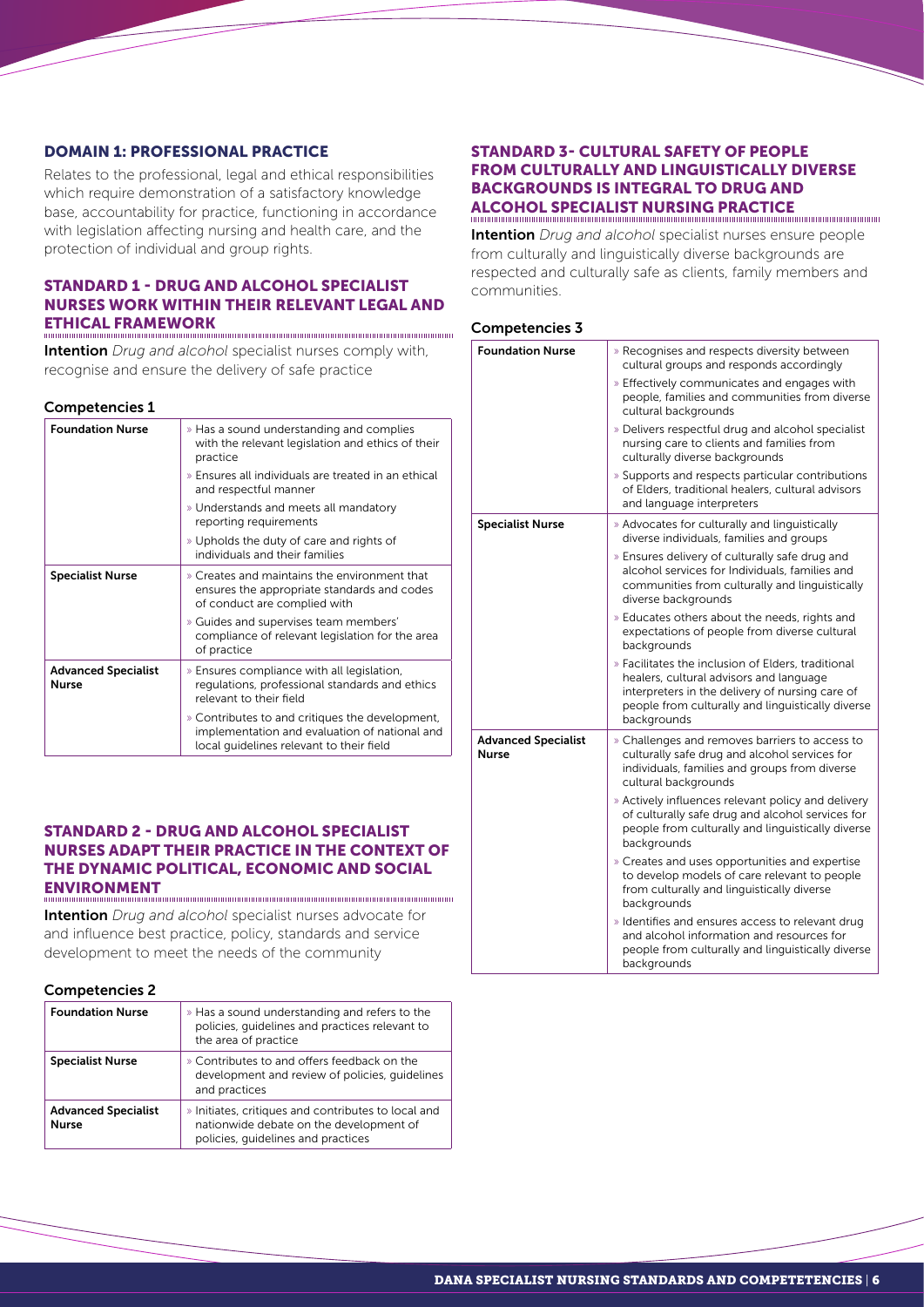# STANDARD 4- CULTURAL SAFETY OF INDIGENOUS PEOPLES IS INTEGRAL TO DRUG AND ALCOHOL SPECIALIST NURSING PRACTICE

Intention *Drug and alcohol* specialist nurses recognise that justice and recognition of Indigenous people's history are a requirement of reconciliation, and optimal physical, social and emotional well-being.

## Competencies 4

| <b>Foundation Nurse</b>                    | » Recognises and respects diversity within<br>Indigenous cultural groups and responds<br>accordingly                                                                                                                                                         |
|--------------------------------------------|--------------------------------------------------------------------------------------------------------------------------------------------------------------------------------------------------------------------------------------------------------------|
|                                            | » Effectively communicates and engages with<br>Indigenous people, families and communities<br>from diverse backgrounds                                                                                                                                       |
|                                            | » Delivers respectful nursing care to Indigenous<br>people and families Supports and respects the<br>particular contribution of Elders, traditional<br>healers, Cultural advisors and language<br>interpreters                                               |
| <b>Specialist Nurse</b>                    | » Advocates for culturally and linguistically<br>diverse Indigenous people, families and groups                                                                                                                                                              |
|                                            | » Ensures access to culturally safe Drug and<br>Alcohol services for Indigenous people                                                                                                                                                                       |
|                                            | » Educates others about the needs, rights and<br>expectations of diverse Indigenous peoples                                                                                                                                                                  |
|                                            | » Facilitates the inclusion of Elders, traditional<br>healers, cultural advisors and language<br>interpreters in the delivery of nursing care of<br>Indigenous people                                                                                        |
| <b>Advanced Specialist</b><br><b>Nurse</b> | » Challenges and removes barriers to culturally<br>safe drug and alcohol services for Indigenous<br>people, families and groups Actively influences<br>relevant policy and delivery of culturally safe<br>drug and alcohol services for Indigenous<br>people |
|                                            | » Creates and uses opportunities and expertise<br>to develop models of care relevant to<br>Indigenous people                                                                                                                                                 |
|                                            | » Identifies and ensures access to relevant drug<br>and alcohol information and resources for<br>Indigenous people                                                                                                                                           |

# DOMAIN 2: CRITICAL THINKING AND ANALYSIS

This relates to self-appraisal, professional development, and the value of evidence and research for practice. Reflecting on practice, feelings and beliefs and the consequences of these for individuals/groups is an important professional benchmark.

#### STANDARD 5- DRUG AND ALCOHOL SPECIALIST NURSES DELIVER BEST PRACTICE, INFORMED BY ADVANCED KNOWLEDGE AND SKILLS ,,,,,,,,,,,,,,,,,,,,,,,,,,,,,,,,,,,

Intention *Drug and alcohol* specialist nurses actively enhance and maintain specialist knowledge and skills by critical thinking, reflective practice and professional development.

| <b>Foundation Nurse</b>                    | » Holds or working towards a relevant drug and<br>alcohol qualification                                                                                                                                                                   |
|--------------------------------------------|-------------------------------------------------------------------------------------------------------------------------------------------------------------------------------------------------------------------------------------------|
|                                            | » Engages in continuing education through<br>formal and informal means                                                                                                                                                                    |
|                                            | » Applies and demonstrates the translation of<br>new knowledge and skills to practice                                                                                                                                                     |
|                                            | » Uses appropriate and available technology to<br>enhance acquisition and use of specialist drug<br>and alcohol knowledge and skills in caring for<br>clients and families                                                                |
| <b>Specialist Nurse</b>                    | » Holds or working towards a relevant drug and<br>alcohol post graduate qualification                                                                                                                                                     |
|                                            | » Recency of relevant practice in the drug and<br>alcohol Specialist Nursing field                                                                                                                                                        |
|                                            | » Facilitates and supports the Foundation nurse<br>in the acquisition and translation of new<br>knowledge and skills in their practice                                                                                                    |
|                                            | » Uses and advocates for appropriate and<br>available technology to enhance acquisition<br>and use of specialist drug and alcohol<br>knowledge and skills to reflect their wider<br>scope of practice and quality of service<br>provision |
| <b>Advanced Specialist</b><br><b>Nurse</b> | » Holds a relevant drug and alcohol post<br>graduate qualification                                                                                                                                                                        |
|                                            | » Contributes to the evolution and application<br>of technology to improve nursing care and<br>service delivery                                                                                                                           |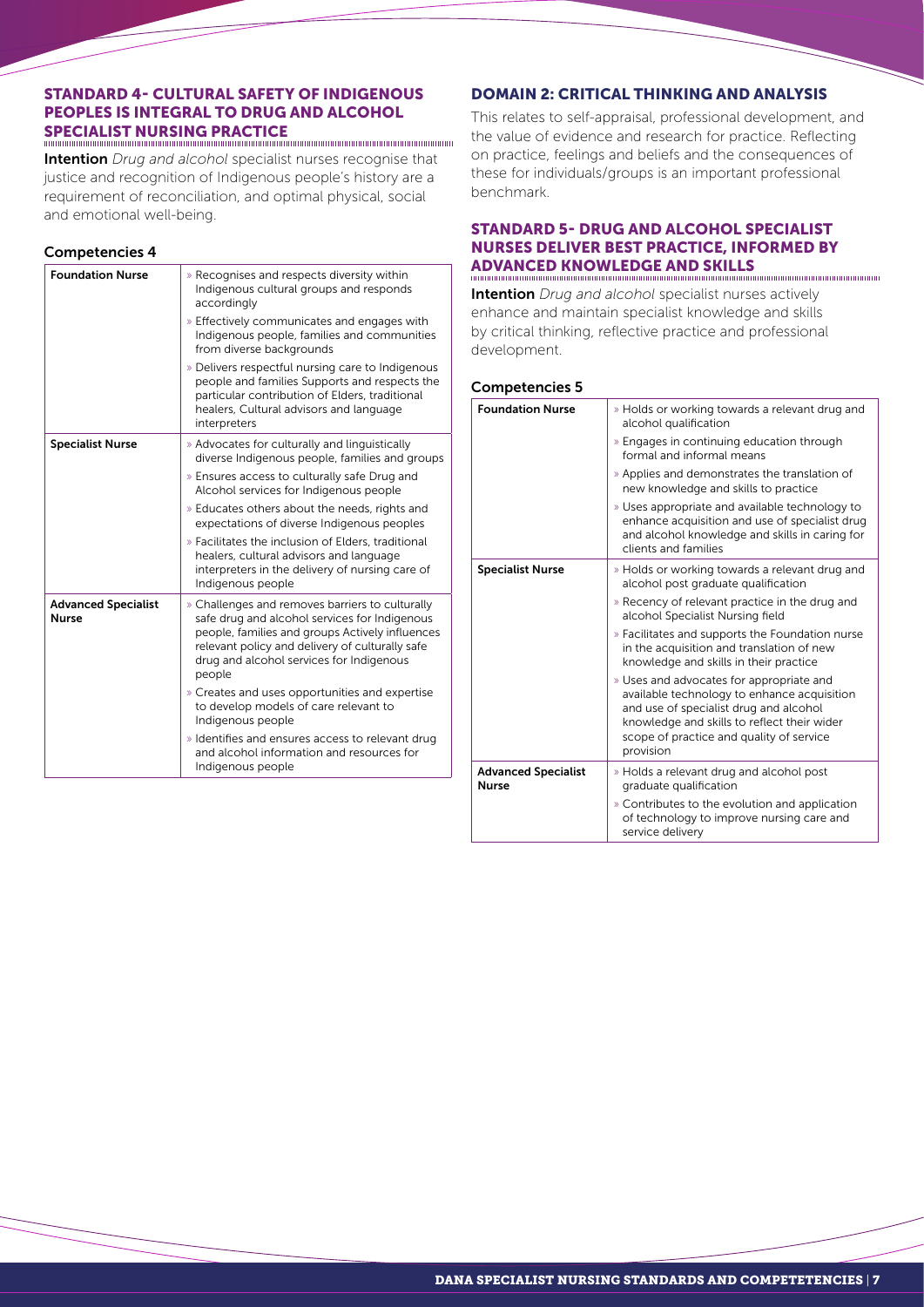# STANDARD 6- DRUG AND ALCOHOL SPECIALIST NURSES ACTIVELY ENGAGE IN CONTINUOUS QUALITY IMPROVEMENT OF SELF AND OTHERS THROUGH PROFESSIONAL DEVELOPMENT AND OTHER APPROPRIATE MEANS

Intention *Drug and alcohol* specialist nurses inform, provide and participate in professional development for best practice

#### Competencies 6

| <b>Foundation Nurse</b>             | » Recognises the limits of their own scope of<br>practice                                                                                                                                           |
|-------------------------------------|-----------------------------------------------------------------------------------------------------------------------------------------------------------------------------------------------------|
|                                     | » Actively participates in the ongoing<br>improvement of knowledge and skills<br>translation into Drug and Alcohol specialist<br>nursing practice                                                   |
|                                     | » Shares knowledge and skills with others in<br>their day to day work                                                                                                                               |
| <b>Specialist Nurse</b>             | » Mentors nurses and others in applying new<br>knowledge and skills into practice                                                                                                                   |
|                                     | » Demonstrates currency in specialist Drug and<br>Alcohol knowledge and skills                                                                                                                      |
|                                     | » Critically analyses literature, practice, policies<br>and education for their own and others<br>professional development                                                                          |
| <b>Advanced Specialist</b><br>Nurse | » Contributes to and critiques the development,<br>implementation and evaluation of Vocational<br>Education and Training (VET sector),<br>undergraduate and post-graduate programs<br>and curricula |
|                                     | » Initiates and participates in research,<br>publications, policies and education for<br>professional development                                                                                   |
|                                     | » As a leader, contributes expertise and guidance<br>to the wider drug and alcohol nursing<br>profession and other professional nursing<br>bodies                                                   |

# STANDARD 7- DRUG AND ALCOHOL SPECIALIST NURSES USE THE BEST AVAILABLE STANDARDS AND GUIDELINES TO EVALUATE NURSING KNOWLEDGE AND PERFORMANCE

Intention *Drug and alcohol* specialist nurses recognise the evolving nature of their specialist practice through reflection and clinical supervision

## Competencies 7

| <b>Foundation Nurse</b>                    | » Undertakes regular reflection and self<br>evaluation of their nursing practice                                             |
|--------------------------------------------|------------------------------------------------------------------------------------------------------------------------------|
|                                            | » Embraces new strategies and directions that<br>have the capacity to improve client care and<br>nursing outcomes            |
| <b>Specialist Nurse</b>                    | » Identifies the need and contributes to the<br>development and application of improved<br>models of care                    |
| <b>Advanced Specialist</b><br><b>Nurse</b> | » Develops, implements and evaluates<br>strategies for best practice within nursing,<br>multidisciplinary teams and programs |

# DOMAIN 3: PROVISION AND COORDINATION OF CARE

This domain relates to the coordination, organisation and provision of nursing care that includes the assessment of individuals/groups, planning, implementation and evaluation of care.

# STANDARD 8- DRUG AND ALCOHOL SPECIALIST NURSES APPLY THEIR SPECIFIC KNOWLEDGE AND SKILL EFFECTIVELY IN NURSING CARE

Intention *Drug and alcohol* specialist nurses systematically assess, plan, implement and evaluate nursing care over a diverse scope and depth of practice

| <b>Foundation Nurse</b>                    | » Provides individualised and nonjudgemental<br>care                                                                                                                          |
|--------------------------------------------|-------------------------------------------------------------------------------------------------------------------------------------------------------------------------------|
|                                            | » Ensures communication and documentation is<br>accurate, objective and appropriate                                                                                           |
|                                            | » Understands and incorporates a range of<br>interventions within their scope and context<br>of practice                                                                      |
|                                            | » Ensures client care is based on systemised<br>assessment and problem identification and<br>treatment options                                                                |
|                                            | » Brings existing nursing knowledge and<br>experience to the drug and alcohol field                                                                                           |
|                                            | » Uses initiative to analyse and critique existing<br>models of care and services                                                                                             |
|                                            | » Locates and uses all available resources to<br>quide practice and coordination of care                                                                                      |
| <b>Specialist Nurse</b>                    | » Employs a wide range of contemporary<br>interventions, including medication<br>management, to meet the needs of a diverse<br>range of individuals and families              |
|                                            | » Implements and advocates for the<br>coordination and sharing of care for individuals<br>and families with drug and alcohol problems<br>and complex needs                    |
|                                            | » Educates colleagues, individuals, families and<br>the community about the wide range of drug<br>and alcohol related interventions                                           |
|                                            | » Identifies and responds to protective and risk<br>factors and responds appropriately according<br>to the needs of individuals and families                                  |
|                                            | » Draws on the diversity of knowledge, practice<br>and experience of the Foundation nurse<br>entering the field in order to enrich drug and<br>alcohol knowledge and practice |
| <b>Advanced Specialist</b><br><b>Nurse</b> | » Produces and applies clinical evidence to build<br>capacity in service provision                                                                                            |
|                                            | » Initiates and undertakes research                                                                                                                                           |
|                                            | » Disseminates research findings and integrates<br>outcomes and recommendations into service<br>provision                                                                     |
|                                            | » Creates opportunities to strengthen planning<br>and implementation of relationships for service<br>provision                                                                |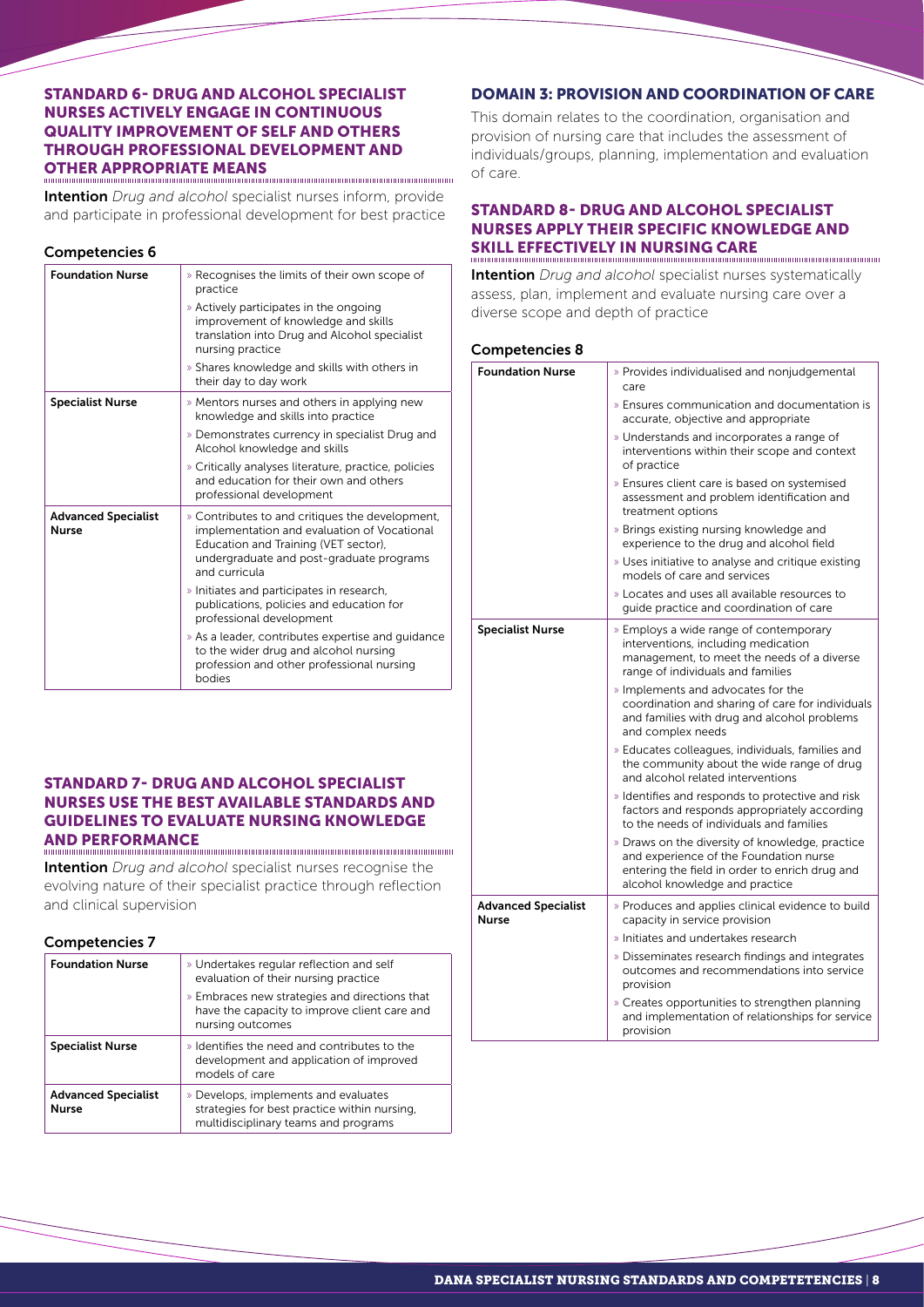# STANDARD 9- DRUG AND ALCOHOL SPECIALIST NURSES BUILD AND MAINTAIN PARTNERSHIPS IN TEAMS, ACROSS SERVICES AND IN THE COMMUNITY, TO DELIVER BEST PRACTICE

**Intention** *Drug and alcohol* specialist nurses build relationships to coordinate and share the care of individuals and groups affected by drug and alcohol related problems

## Competencies 9

| <b>Foundation Nurse</b>                    | » Ensures care plans are developed and<br>coordinated in partnership with the individual,<br>family and other health team members with<br>the view of discharge planning and continuity<br>of care |
|--------------------------------------------|----------------------------------------------------------------------------------------------------------------------------------------------------------------------------------------------------|
|                                            | » Seeks guidance in the development of<br>appropriate care plans through the use of case<br>conferencing, clinical review and supervision                                                          |
|                                            | » Identifies pathways and partners for shared<br>care and appropriate referral and support                                                                                                         |
|                                            | » Uses effective verbal and written<br>communication skills to share information<br>ensuring safe pathways and continuity of care                                                                  |
| <b>Specialist Nurse</b>                    | » Identifies referrals in a broader health<br>framework                                                                                                                                            |
|                                            | » Seeks, receives and negotiates referrals<br>according to client need                                                                                                                             |
|                                            | » Develops and maintains partnerships relevant<br>to the delivery of best practice                                                                                                                 |
| <b>Advanced Specialist</b><br><b>Nurse</b> | » Leads, negotiates and influences models of<br>care, service design and delivery                                                                                                                  |
|                                            | » Facilitates professional development<br>opportunities                                                                                                                                            |

# DOMAIN 4: COLLABORATIVE AND THERAPEUTIC **PRACTICE**

This relates to establishing, sustaining and concluding professional relationships with individuals/groups. This also contains those standards and competencies that relate to the nurse understanding their contribution to the interdisciplinary health care team.

# STANDARD 10- DRUG AND ALCOHOL SPECIALIST NURSES CONTRIBUTE TO HEALTH PROMOTION, EARLY INTERVENTION AND SERVICE DELIVERY FOR DRUG AND ALCOHOL ISSUES

Intention *Drug and alcohol* specialist nurses establish, maintain and appropriately conclude therapeutic relationships between the community and other service providers

| <b>Foundation Nurse</b>                    | » Participates in the drug and alcohol specialist<br>care of individuals and families<br>» Participates in providing health promotion as<br>part of the multi-disciplinary team<br>» Practices under the clinical supervision and<br>support of the drug and alcohol specialist |
|--------------------------------------------|---------------------------------------------------------------------------------------------------------------------------------------------------------------------------------------------------------------------------------------------------------------------------------|
| <b>Specialist Nurse</b>                    | nurse<br>» Uses a systemised approach to the care of a<br>diverse range of individuals and families with<br>complex care needs                                                                                                                                                  |
|                                            | » Participates in providing health promotion to<br>individuals and families with complex care<br>needs                                                                                                                                                                          |
|                                            | » Supervises foundation drug and alcohol<br>specialist nurses, students and graduate nurse<br>programs                                                                                                                                                                          |
|                                            | » Collaborates with other service providers                                                                                                                                                                                                                                     |
|                                            | » Practices in community and inpatient care<br>settings under the supervision and support of<br>advanced specialist drug and alcohol nurses                                                                                                                                     |
| <b>Advanced Specialist</b><br><b>Nurse</b> | » Provides clinical supervision for Foundation<br>and Specialist Drug and Alcohol specialist<br>nurses, new graduates and students                                                                                                                                              |
|                                            | » Participates in policy development and<br>strategic action across diverse settings in<br>relation to health promotion and drug and<br>alcohol service provision                                                                                                               |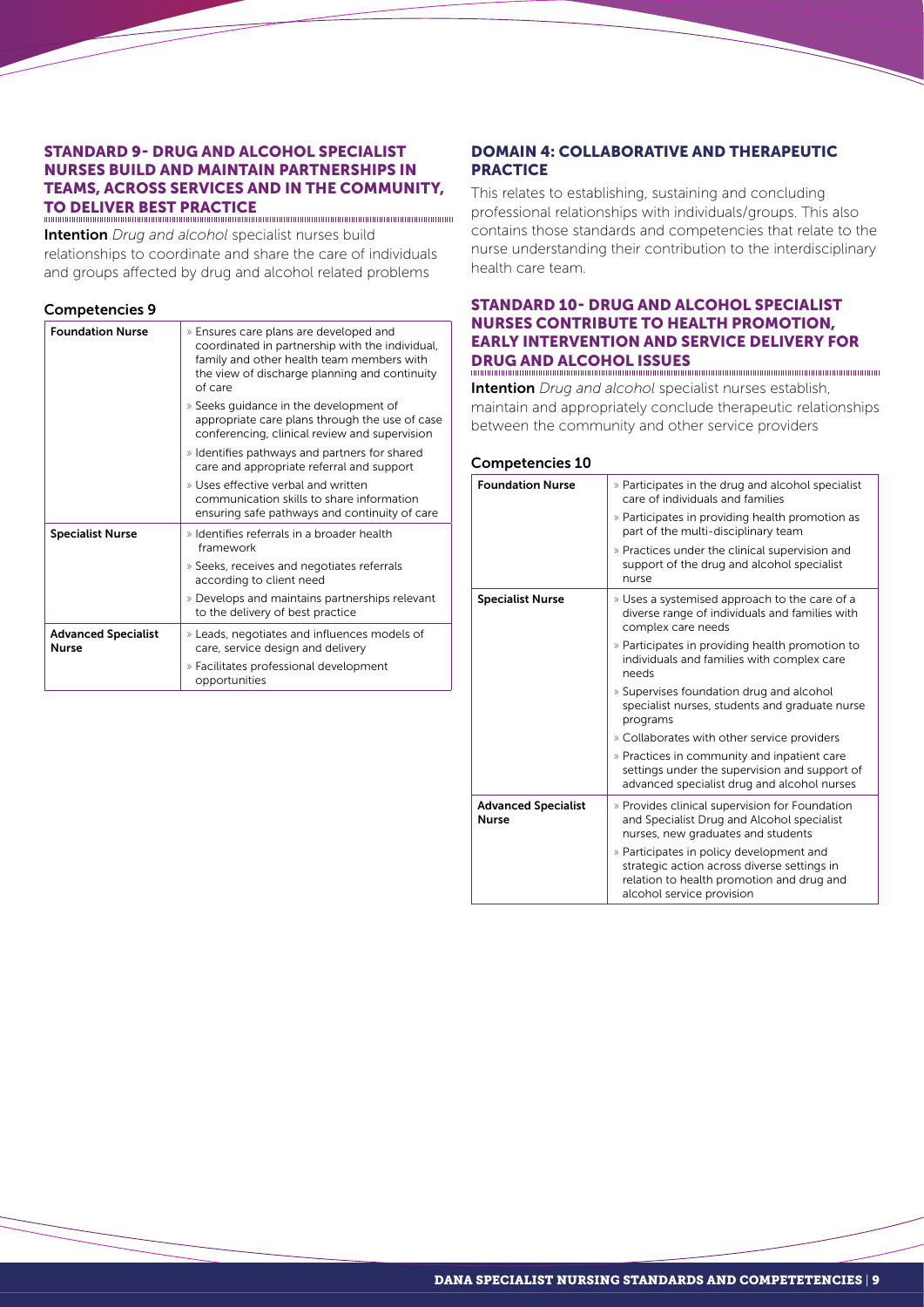# STANDARD 11- DRUG AND ALCOHOL SPECIALIST NURSES PROVIDE LEADERSHIP FOR BEST PRACTICE

Intention *Drug and alcohol* specialist nurses provide vision and pathways to support the ongoing development of best practice through nursing and other peak bodies

## Competencies 11

| <b>Foundation Nurse</b>                    | » Recognises that co-existing mental and<br>physical health conditions can affect<br>individuals and families presenting with drug<br>and alcohol issues<br>» Promotes non-judgemental care Advocates<br>for safe and appropriate care of individuals and |
|--------------------------------------------|-----------------------------------------------------------------------------------------------------------------------------------------------------------------------------------------------------------------------------------------------------------|
|                                            | families with drug and alcohol issues                                                                                                                                                                                                                     |
| <b>Specialist Nurse</b>                    | » Incorporates the spectrum of drug and alcohol<br>interventions when working within a variety of<br>settings                                                                                                                                             |
|                                            | » Assesses individual and family needs and<br>appropriately collaborates with other specialist<br>and service providers                                                                                                                                   |
|                                            | » Identifies risk and responding to crisis<br>appropriately                                                                                                                                                                                               |
|                                            | » Advocates widely for the safe and appropriate<br>care of individuals and families with drug and<br>alcohol issues                                                                                                                                       |
| <b>Advanced Specialist</b><br><b>Nurse</b> | » Influences policy development, research,<br>education and practice relevant to the drug<br>and alcohol nursing field and interdisciplinary<br>health team                                                                                               |

# STANDARD 12- DRUG AND ALCOHOL SPECIALIST NURSES RECOGNISE THE IMPORTANCE OF CONSUMER GROUPS AND OTHER STAKEHOLDERS AS KEY PARTNERS

**Intention** *Drug and alcohol* specialist nurses regard the contribution from consumer groups and stakeholders as integral to drug and alcohol treatment and service

| <b>Foundation Nurse</b>                    | » Understands the range and relevance of<br>consumer groups and other stakeholders to<br>individual and family service provision                           |
|--------------------------------------------|------------------------------------------------------------------------------------------------------------------------------------------------------------|
|                                            | » Acknowledges and responds to the<br>interrelated needs of individuals and family<br>members                                                              |
|                                            | » Collaboratively supports the therapeutic<br>interventions of other members of the<br>interdisciplinary team                                              |
| <b>Specialist Nurse</b>                    | » Collaborates with relevant specialists and<br>service providers in the assessment, planning<br>and delivery of complex care                              |
|                                            | » Involves consumer groups and other<br>stakeholders in service delivery                                                                                   |
|                                            | » Case coordination and sharing care of<br>individuals with complex needs                                                                                  |
|                                            | » Uses professional leadership to effectively<br>advocate with other service providers to meet<br>the complex needs of individuals and families            |
| <b>Advanced Specialist</b><br><b>Nurse</b> | » Consults and collaborates with a wide range<br>of key stakeholders to address the social<br>determinants of drug and alcohol use and<br>related problems |
|                                            | » Designs individual and family care,<br>collaborating within the interdisciplinary team<br>and other service providers                                    |
|                                            | » Creates pathways and mechanisms for the<br>contribution of consumer groups for research<br>and program development                                       |